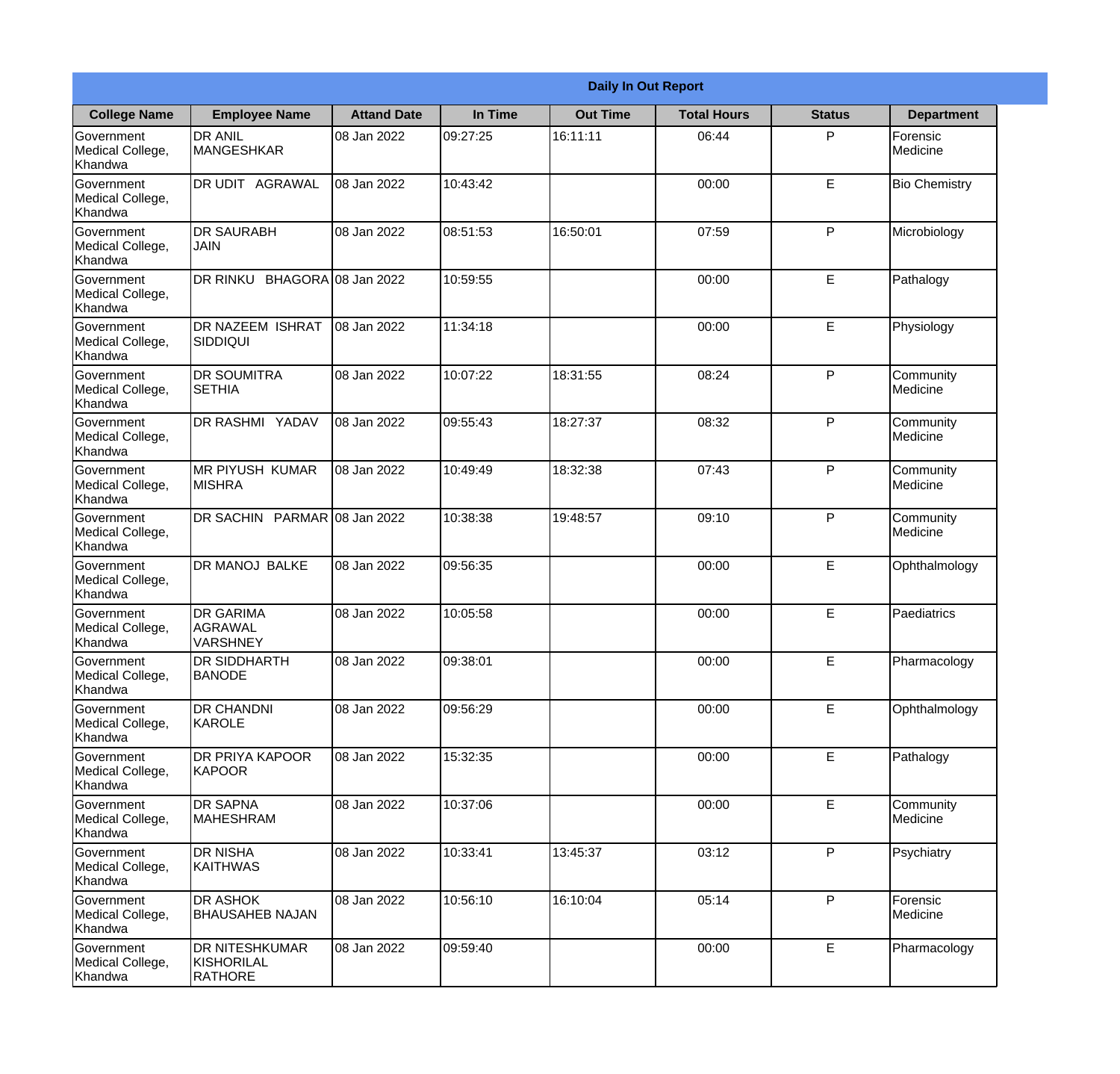| <b>Designation</b>                  | <b>Category</b>        |
|-------------------------------------|------------------------|
| Assistant Professor   Para Clinical |                        |
| Associate Professor Non Clinical    |                        |
| Associate Professor   Para Clinical |                        |
| Assistant Professor                 | Para Clinical          |
| Professor                           | <b>Non Clinical</b>    |
| <b>Assistant Professor</b>          | Para Clinical          |
| <b>Assistant Professor</b>          | <b>I</b> Para Clinical |
| Statistician                        | Para Clinical          |
| <b>Assistant Professor</b>          | Para Clinical          |
| Assistant Professor                 | IClinical              |
| Associate Professor Clinical        |                        |
| Associate Professor   Para Clinical |                        |
| Assistant Professor   Clinical      |                        |
| Demonstrator/Tutor   Para Clinical  |                        |
| Associate Professor   Para Clinical |                        |
| <b>Assistant Professor</b>          | <b>Clinical</b>        |
| Associate Professor   Para Clinical |                        |
| Demonstrator/Tutor   Para Clinical  |                        |

## **Daily In Out Report**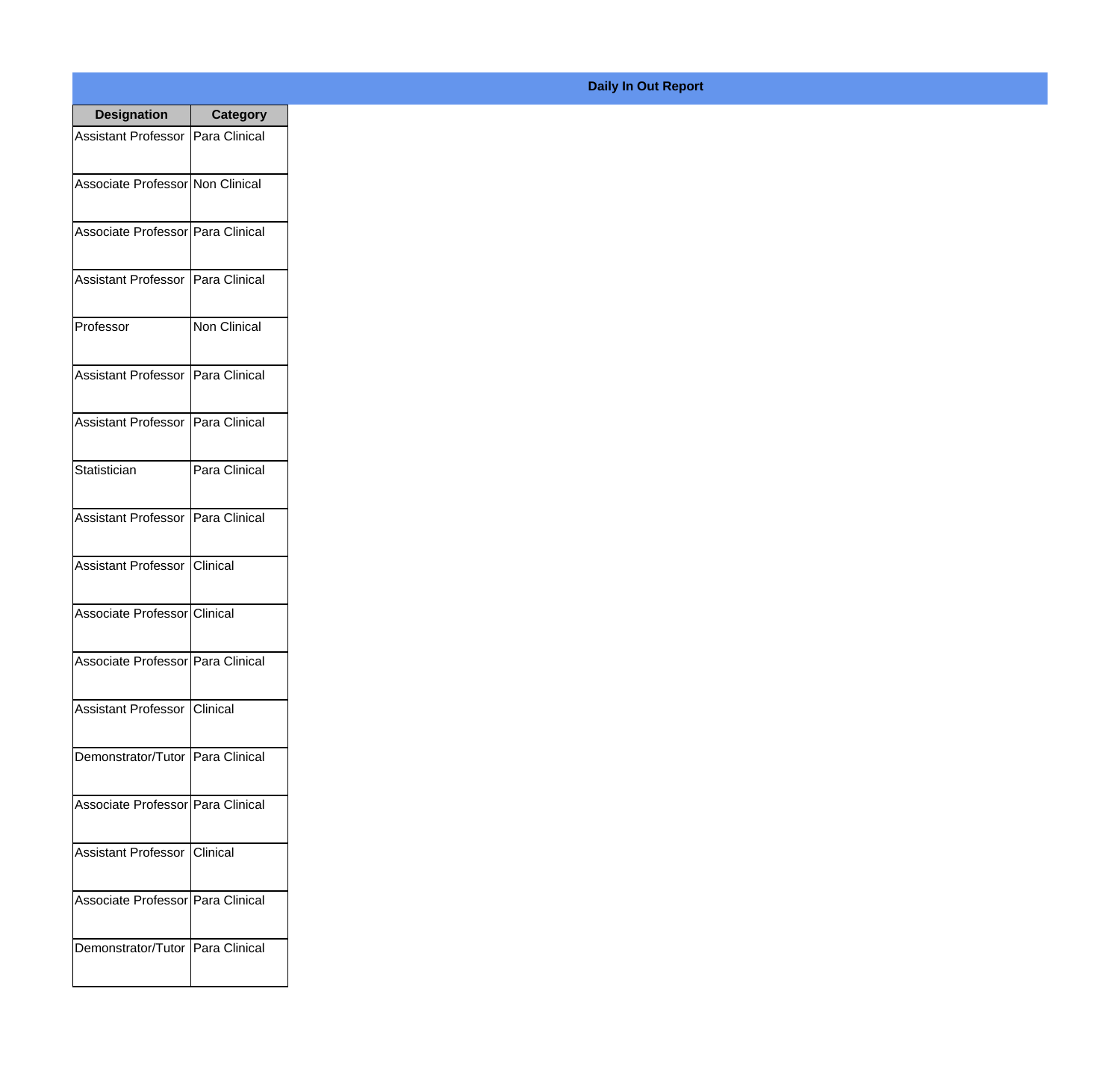|                                                   |                                        |             |           |          | <b>Daily In Out Report</b> |   |                             |
|---------------------------------------------------|----------------------------------------|-------------|-----------|----------|----------------------------|---|-----------------------------|
| lGovernment<br>Medical College,<br>lKhandwa       | IDR PRIYESH<br><b>IMARSKOLE</b>        | 08 Jan 2022 | 10:18:46  | 18:35:08 | 08:17                      | P | Community<br>Medicine       |
| Government<br>Medical College,<br>Khandwa         | <b>DR SANGEETA</b><br><b>CHINCHOLE</b> | 08 Jan 2022 | 10:56:19  |          | 00:00                      | E | Physiology                  |
| lGovernment<br>Medical College,<br><b>Khandwa</b> | IDR NISHA MANDLOI<br>IPANWAR           | 08 Jan 2022 | 109:40:28 | 17:35:31 | 07:55                      | P | Obstetrics &<br>Gynaecology |
| <b>Government</b><br>Medical College,<br>Khandwa  | <b>IDR MUKTESHWARI</b><br>IGUPTA       | 08 Jan 2022 | 10:31:01  | 16:40:45 | 06:09                      | P | Pharmacology                |
| Government<br>Medical College,<br>Khandwa         | DR YASHPAL RAY                         | 08 Jan 2022 | 111:21:05 |          | 00:00                      | Е | Anatomy                     |